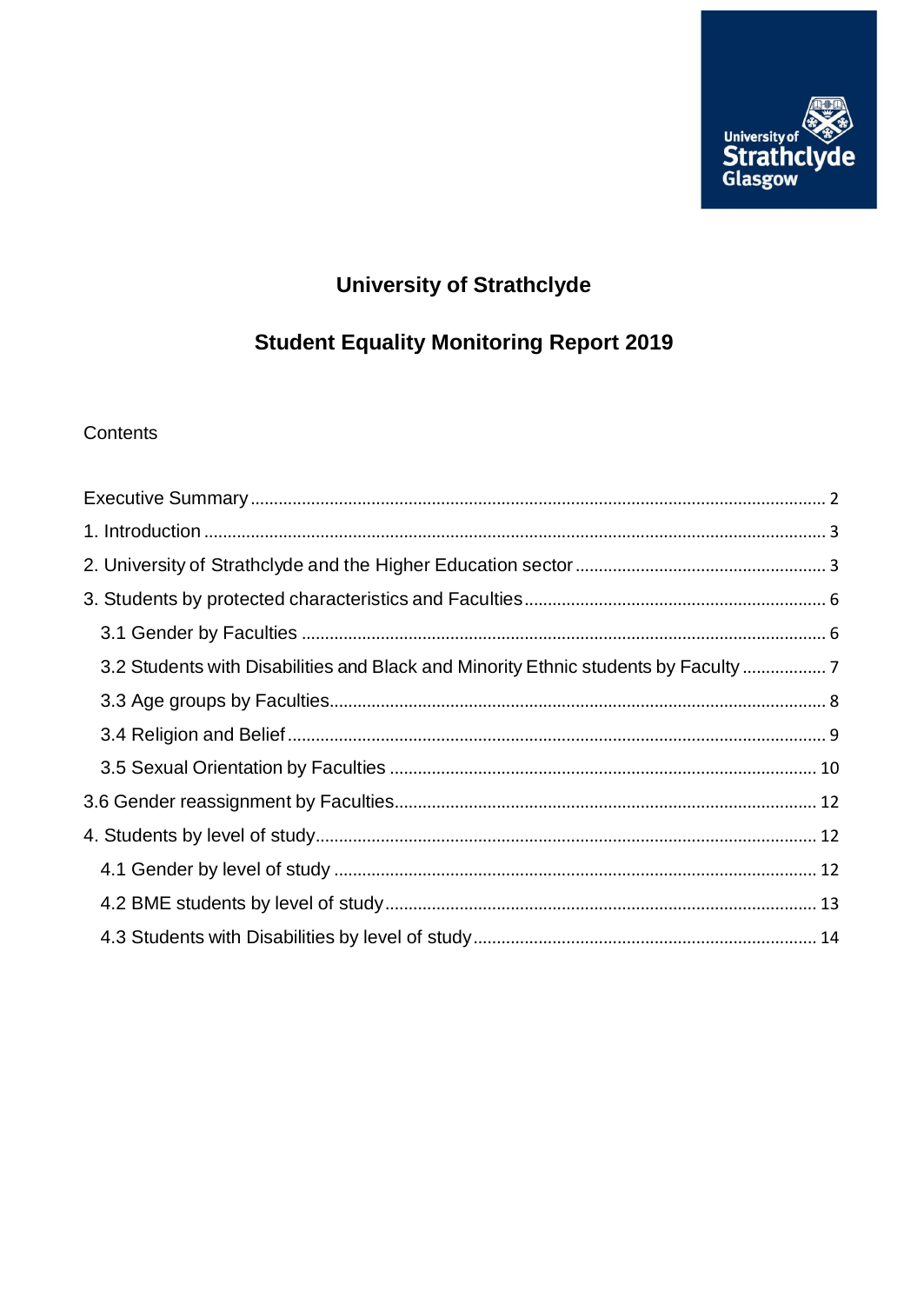#### <span id="page-1-0"></span>**Executive Summary**

The University of Strathclyde Student Equality Monitoring report provides an overview of the student population by protected characteristics as of February 2019.

The purpose of this report is to demonstrate the diversity within the student community and for Faculties and academic departments/schools to use the information to promote equality and diversity and to take action where under-representation of any protected characteristic group is identified.

All students are invited to provide information on their protected characteristics on a voluntary basis at the time of registration in September. This report provides analysis of trends based on the disclosed information.

The following headline trends are observed:

Strathclyde has a total of 22177 students of which 64% are studying at undergraduate level, 28% at postgraduate taught and 8% at postgraduate research level.

The diversity profile of students indicates that:

- 51% of students are female and 49% male
- 68% of students are white and 9% Black and Minority Ethnic (BME)
- 8% of students have disabilities
- 58% of students are 21 and under
- 48% of students have no religion. 32% of students stated they were of Christian faith (2% lower than 2017) and 7% that they are Muslim (1% higher than 2017)
- 3.6% of students are Lesbian, Gay and Bisexual (LGB)
- 0.4% of students are transgender

The Faculty of Humanities and Social Sciences (HaSS) has the highest proportion of women students (72%). The Faculty of Engineering has the lowest proportion (27%), this is up by 2% since 2017.

Science has the highest representation of Black and Minority Ethnic students (12%). HaSS has the lowest percentage of BME students (5%).

HaSS has the highest percentage of students with disabilities (10%) and Strathclyde Business School the lowest representation (5%).

The Faculty of Science has the highest percentage of students under 21 (70%), although this is 4% lower than in 2017. HaSS has the highest proportion of students in the 26-35 age group (20%), as well as the highest representation who were 36 and over at the point of entry (17%).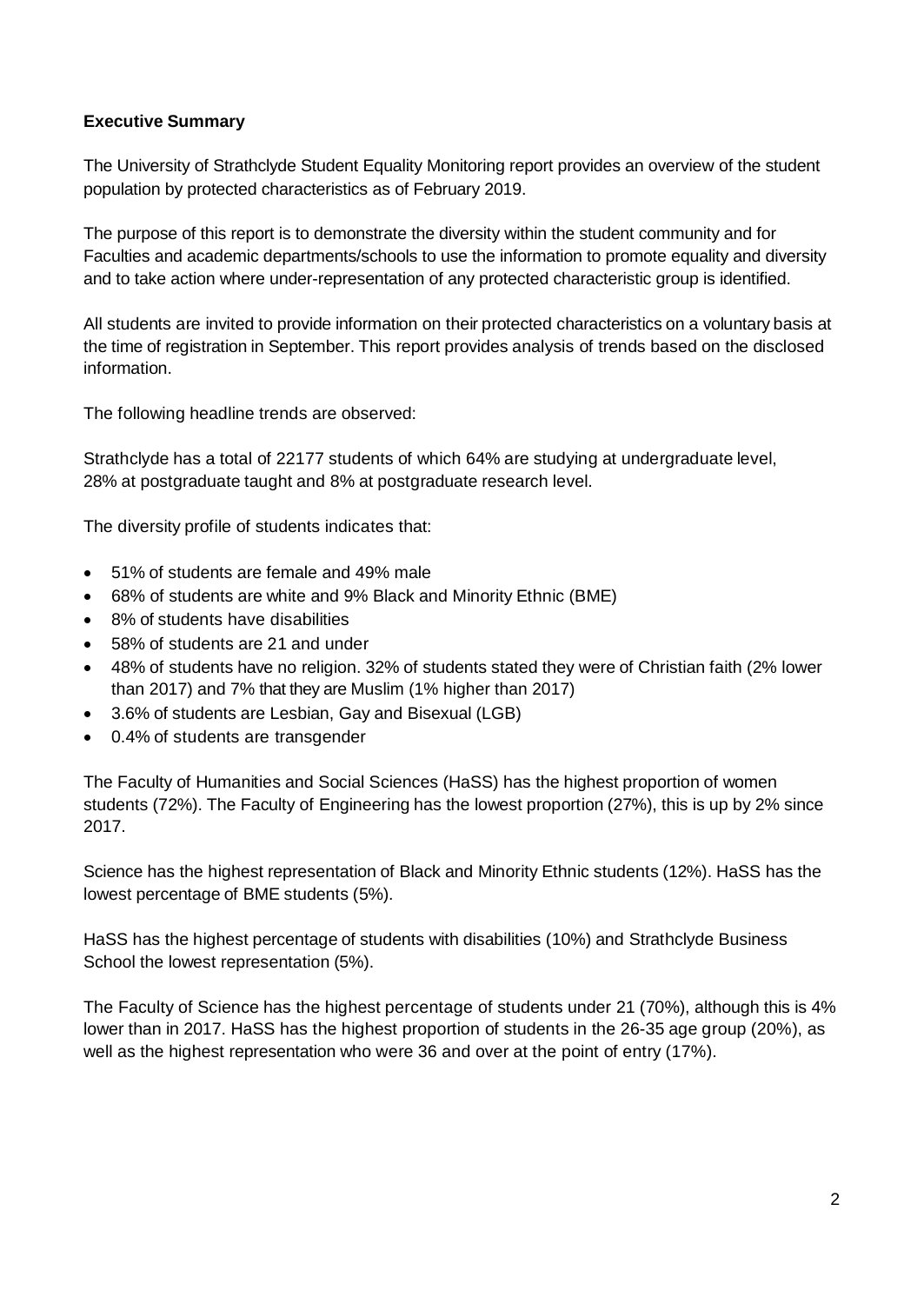#### <span id="page-2-0"></span>**1. Introduction**

 $\overline{\phantom{a}}$ 

The University of Strathclyde Student Equality Monitoring Report provides information by protected characteristics. This report is publicly available and meets the requirements of the Public Sector Equality Duty (PSED) as defined by the Equality Act 2010.

Students are invited to voluntarily provide information on their protected characteristics (as defined by the Equality Act 2010) including age, disability, gender reassignment, sex, race, religion or belief, sexual orientation, marriage and civil partnership and pregnancy and maternity.

The report provides an overview of the student population as at February 2019. Data covering gender, disability, ethnicity and age on entry was sourced from the corporate student record and gathered from students at their point of entry.

This report should be read in conjunction with the detailed Faculty reports available to all staff via SharePoint (restricted to the University of Strathclyde). The information from this report and detailed reports should be used at Department/ School and Faculty levels to encourage debate and future planning, by making use of areas of good practice and in addressing under-representation of students from particular protected characteristics (in the context of national and UK wide sector trends and Scottish Government requirements)<sup>1</sup>.

Sector-level comparator information presented in this report is sourced from Advance HE's Higher Education statistical reports: [https://www.advance-he.ac.uk/resources/2018\\_HE-stats-report](https://www.advance-he.ac.uk/resources/2018_HE-stats-report-students.pdf)[students.pdf](https://www.advance-he.ac.uk/resources/2018_HE-stats-report-students.pdf)

Numbers below 5 have been rounded to 0 in this report to preserve anonymity.

## <span id="page-2-1"></span>**2. University of Strathclyde and the Higher Education sector**

The University's student profile is compared with that of the Higher Education sector in Table 1 and Diagram 1. In terms of student numbers, there are marginally more female than male students at Strathclyde (51% female in percentage terms). This profile is different from other Scottish universities and the UK sector – where the proportion of female students is higher than Strathclyde and male students in the sector are significantly underrepresented in comparison.

The profile for Black and Minority Ethnic (BME) students at Strathclyde is slightly higher than that of the Scottish sector but significantly lower than the UK sector.

The percentage of students with disabilities at Strathclyde is proportionately lower than both the Scottish and the UK sectors.

1 SFC [Gender](http://www.sfc.ac.uk/web/FILES/Corporate_publications_SFCCP052016_GenderActionPlan/SFCCP052016_Gender_Action_Plan.pdf) Action Plan and [Guidance for the development of University Outcome Agreements: 2019-20 to](http://www.sfc.ac.uk/web/FILES/GUI_SFCGD222016_UniversityOAGuidance1718/SFC_GD_22_2016_University_OA_guidance_2017-18.pdf)  [2021-22;](http://www.sfc.ac.uk/web/FILES/GUI_SFCGD222016_UniversityOAGuidance1718/SFC_GD_22_2016_University_OA_guidance_2017-18.pdf) Disabilities and Universities Jan 2017 report [http://www.parliament.scot/S5\\_Equal\\_Opps/Reports/EHRiCS052017R01.pdf](http://www.parliament.scot/S5_Equal_Opps/Reports/EHRiCS052017R01.pdf) and Race Equality [Framework](http://www.gov.scot/Publications/2016/03/4084) for Scotland [2016-2030](http://www.gov.scot/Publications/2016/03/4084)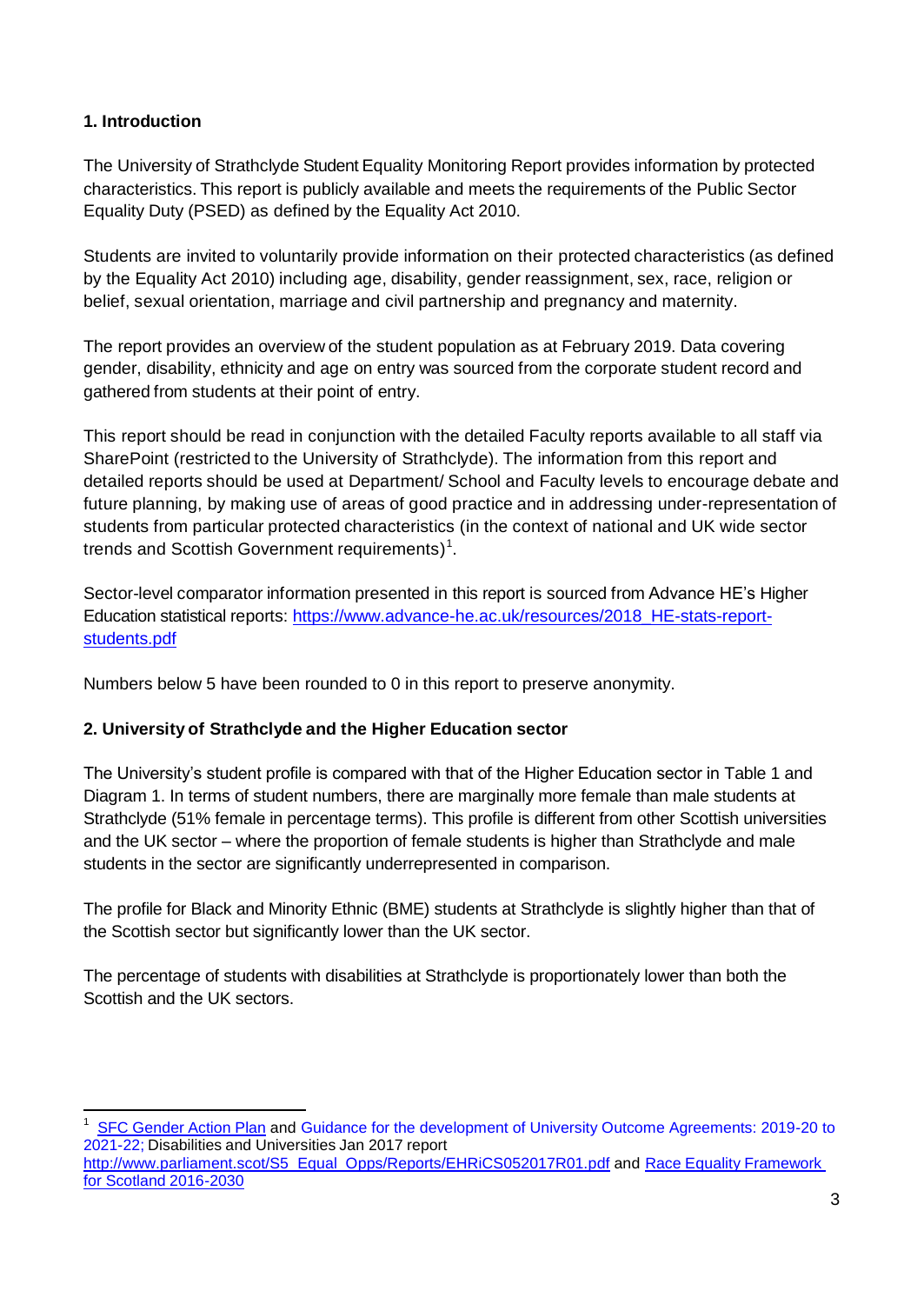|                   | <b>Strathclyde</b> | <b>Scottish Universities</b> | All UK**         |
|-------------------|--------------------|------------------------------|------------------|
| <b>Female</b>     | 11204 (51%)        | 141,205 (58%)                | 1,314,035 (57%)  |
| <b>Male</b>       | 10973 (49%)        | 100,515(42%)                 | 1,002,820 (43%)  |
| <b>Total</b>      | 22177 (100%)       | 241,720 (100%)               | 2,316,855 (100%) |
|                   |                    |                              |                  |
| <b>BME</b> *      | 1999 (9%)          | 15400 (8%)                   | 419,105 (23%)    |
| <b>Disability</b> | 1782 (8%)          | 27565 (11%)                  | 279,115 (12%)    |

# **Table 1: Strathclyde student population compared with Scottish and all UK Universities**

\* BME data excludes non UK national students \*\* Data rounded up to nearest percent

# **Table 2: Strathclyde student population compared with the UK higher education sector**

|                 |                | <b>Northern</b> |                 |              |                 |                    |
|-----------------|----------------|-----------------|-----------------|--------------|-----------------|--------------------|
|                 | <b>England</b> | <b>Ireland</b>  | <b>Scotland</b> | <b>Wales</b> | <b>UK total</b> | <b>Strathclyde</b> |
| <b>Total</b>    | 1,891,250      | 54570           | 241,720         | 129,310      | 2,316,855       | 22177              |
| <b>Female</b>   | 1,070,825      | 31030           | 141,205         | 70975        | 1,314,035       | 11204              |
| <b>Male</b>     | 820,430        | 23540           | 100,515         | 58335        | 1,002,820       | 10973              |
| <b>White</b>    | 1,114,480      | 47085           | 169,105         | 95000        | 1,425,665       | 15157              |
| <b>BME</b>      | 391,290        | 1660            | 15400           | 10750        | 419,105         | 1999               |
| <b>Disabled</b> | 229,470        | 5250            | 27565           | 16830        | 279,115         | 1782               |

|                 |                | <b>Northern</b> |                 |              |                 |                    |
|-----------------|----------------|-----------------|-----------------|--------------|-----------------|--------------------|
|                 | <b>England</b> | <b>Ireland</b>  | <b>Scotland</b> | <b>Wales</b> | <b>UK</b> total | <b>Strathclyde</b> |
| <b>Female</b>   | 57%            | 57%             | 58%             | 55%          | 57%             | 51%                |
| <b>Male</b>     | 43%            | 43%             | 42%             | 45%          | 43%             | 49%                |
| <b>White</b>    | 74%            | 97%             | 92%             | 90%          | 77%             | 68%                |
| <b>BME</b>      | 26%            | 3%              | 8%              | 10%          | 23%             | 9%                 |
| <b>Disabled</b> | 12%            | 10%             | 11%             | 13%          | 12%             | 8%                 |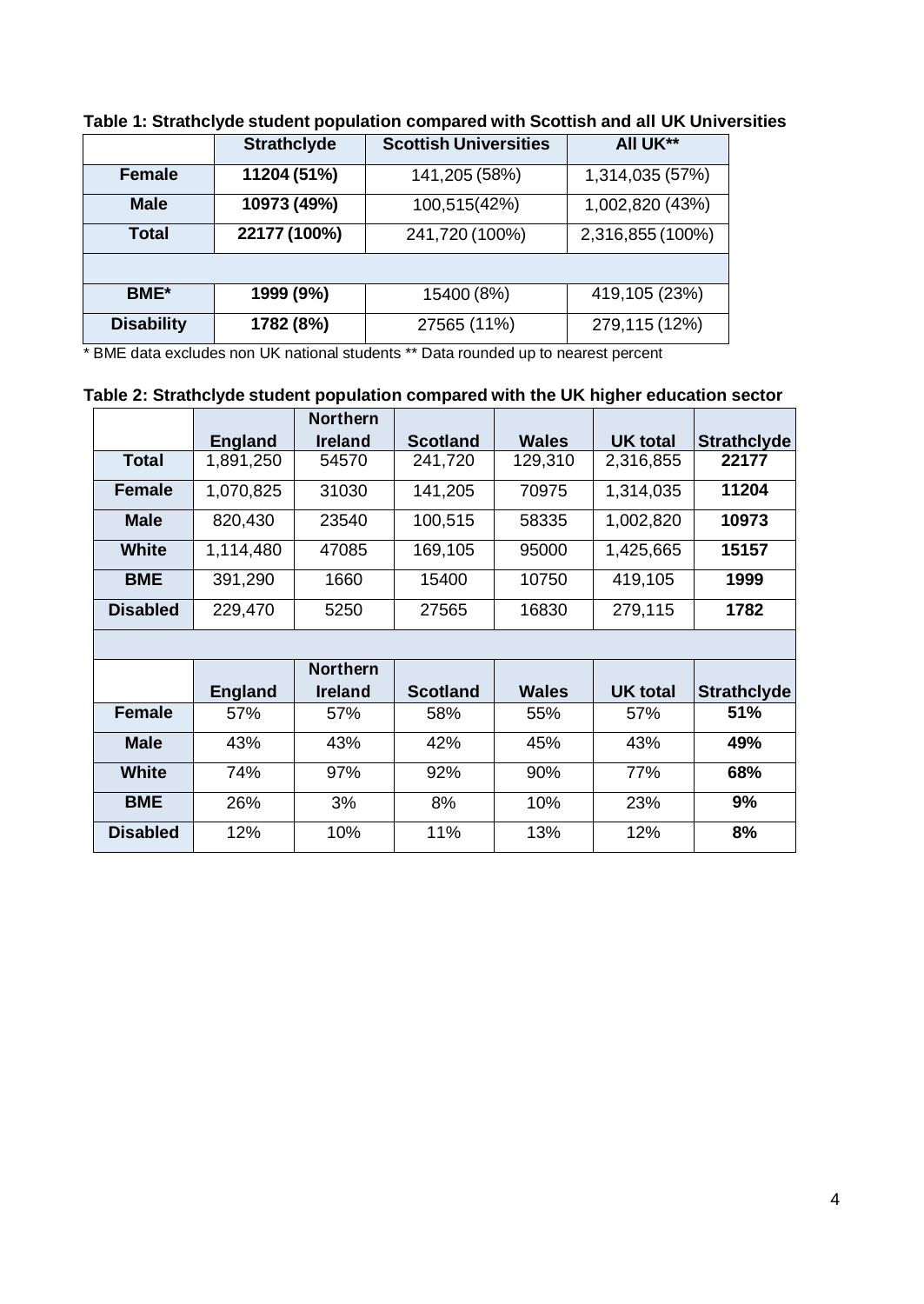



Strathclyde has a similar proportion of students in the 21 and under age group compared with the UK sector average overall and a higher percentage than the Scottish sector. Strathclyde students in the age group 22-25 are slightly higher represented than the UK and Scotland sector averages. However, the University has a lower proportion of students age 36 and over compared with the sector overall (Table 3, Diagram 2).The information on age at Strathclyde excludes data on students enrolled with the Centre for Life Long learning, where a high percentage is over 36.

|              | <b>England</b> | <b>Northern</b><br><b>Ireland</b> | <b>Scotland</b> |              | <b>UK total</b> | <b>Strathclyde</b> |  |
|--------------|----------------|-----------------------------------|-----------------|--------------|-----------------|--------------------|--|
| <b>Total</b> | 1,891,800      | 54,570                            | 241,925         | 129,360      | 2,317,655       | 22177              |  |
| 21 and under | 1,111,035      | 30,210                            | 133,525         | 72,020       | 1,346,795       | 12868              |  |
| $22 - 25$    | 290,340        | 7,455                             | 38,755          | 19,555       | 356,105         | 3788               |  |
| $26 - 35$    | 273,455        | 8,345                             | 38,005          | 19,230       | 339,035         | 3494               |  |
| 36 and over  | 216,965        | 8,555                             | 31,640          | 18,560       | 275,720         | 2027               |  |
|              |                |                                   |                 |              |                 |                    |  |
|              |                | <b>Northern</b>                   |                 |              |                 |                    |  |
|              | <b>England</b> | <b>Ireland</b>                    | <b>Scotland</b> | <b>Wales</b> | <b>UK total</b> | <b>Strathclyde</b> |  |
| 21 and under | 59%            | 55%                               | 55%             | 56%          | 58%             | 58%                |  |
| $22 - 25$    | 15%            | 14%                               | 16%             | 15%          | 15%             | 17%                |  |
| $26 - 35$    | 15%            | 15%                               | 16%             | 15%          | 15%             | 16%                |  |
| 36 and over  | 11%            | 16%                               | 13%             | 14%          | 12%             | 9%                 |  |

|  | Table 3: Strathclyde student population by age compared with UK higher education sector |  |  |  |  |  |
|--|-----------------------------------------------------------------------------------------|--|--|--|--|--|
|--|-----------------------------------------------------------------------------------------|--|--|--|--|--|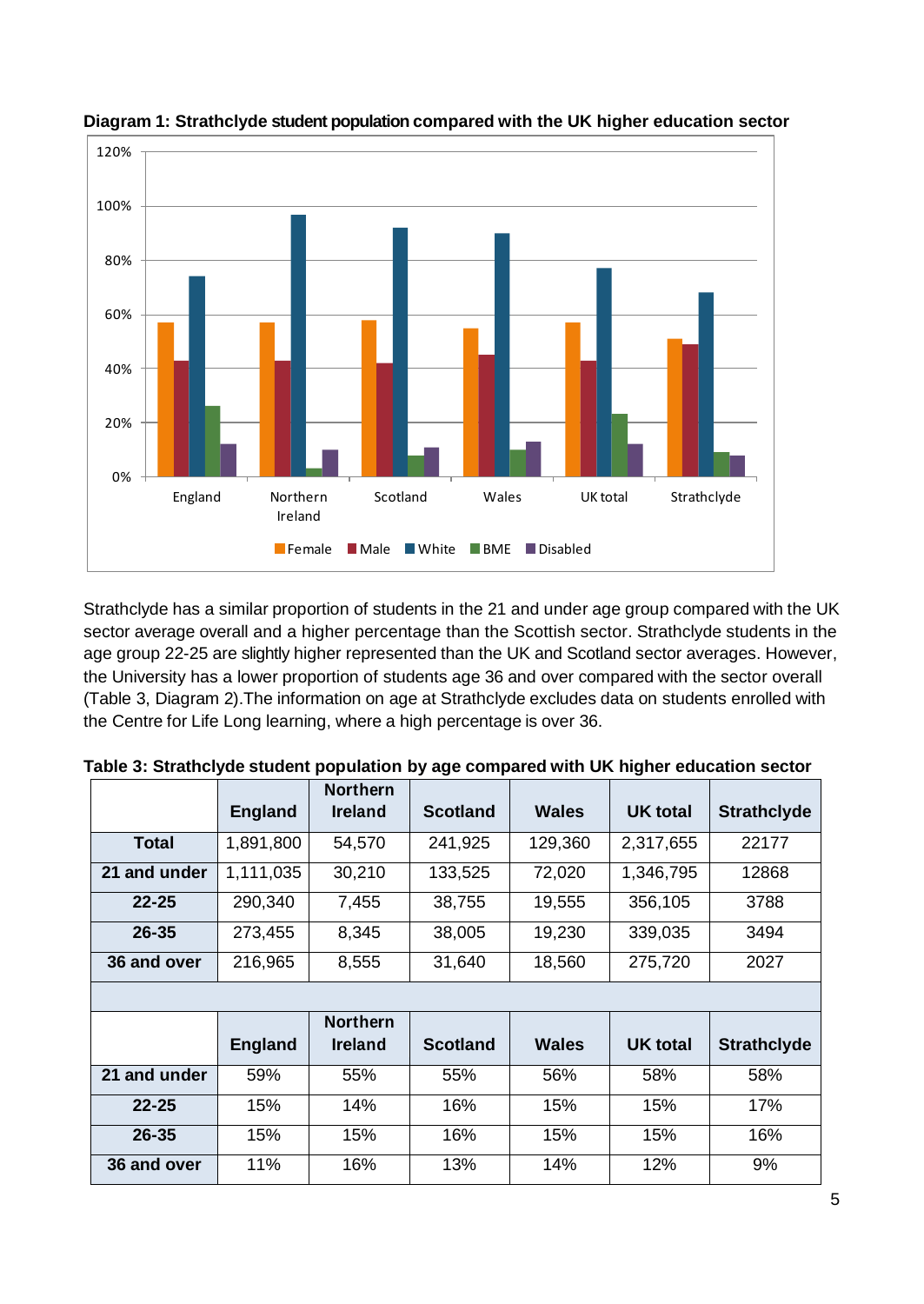

#### **Diagram 2: Strathclyde student population by age compared with UK higher education sector**

# <span id="page-5-0"></span>**3. Students by protected characteristics and Faculties**

Humanities and Social Sciences (HaSS) is the largest Faculty (Table 4, Diagram 3), therefore the pattern of student characteristics in this Faculty has the greatest influence on the representation and outcomes of students across the University – particularly with regard to gender and age on entry. 25 students are enrolled on programmes which are categorised under the Office of the Chief Commercial Officer, as opposed to a specific Faculty.

#### <span id="page-5-1"></span>**3.1 Gender by Faculties**

The gender profile varies significantly between the Faculties. In HaSS there are significantly more women than men (72%). In contrast, female students are significantly underrepresented in the Faculty of Engineering (27%, up by 2% since 2017). The Faculty of Science and Strathclyde Business School have a student gender profile which is closer to that of the overall University population.

|              | <b>University</b><br>Total                                                                      | <b>Engineering</b> | <b>HaSS</b> | <b>Science</b> | SBS** | Office of<br><b>CCO***</b> |  |  |  |  |
|--------------|-------------------------------------------------------------------------------------------------|--------------------|-------------|----------------|-------|----------------------------|--|--|--|--|
| Female       | 11204                                                                                           | 1543               | 5350        | 2109           | 2196  | 6                          |  |  |  |  |
| <b>Male</b>  | 10973                                                                                           | 4270               | 2040        | 2341           | 2303  | 19                         |  |  |  |  |
| <b>Total</b> | 22177                                                                                           | 5813               | 7390        | 4450           | 4499  | 25                         |  |  |  |  |
|              |                                                                                                 |                    |             |                |       |                            |  |  |  |  |
| Female%      | 51%                                                                                             | 27%                | 72%         | 47%            | 49%   | 24%                        |  |  |  |  |
| Male %       | 49%                                                                                             | 73%                | 28%         | 53%            | 51%   | 76%                        |  |  |  |  |
| Officer      | *Humanities and Social Sciences **Strathclyde Business School ***Office of the Chief Commercial |                    |             |                |       |                            |  |  |  |  |

#### **Table 4: Students by Gender and Faculty**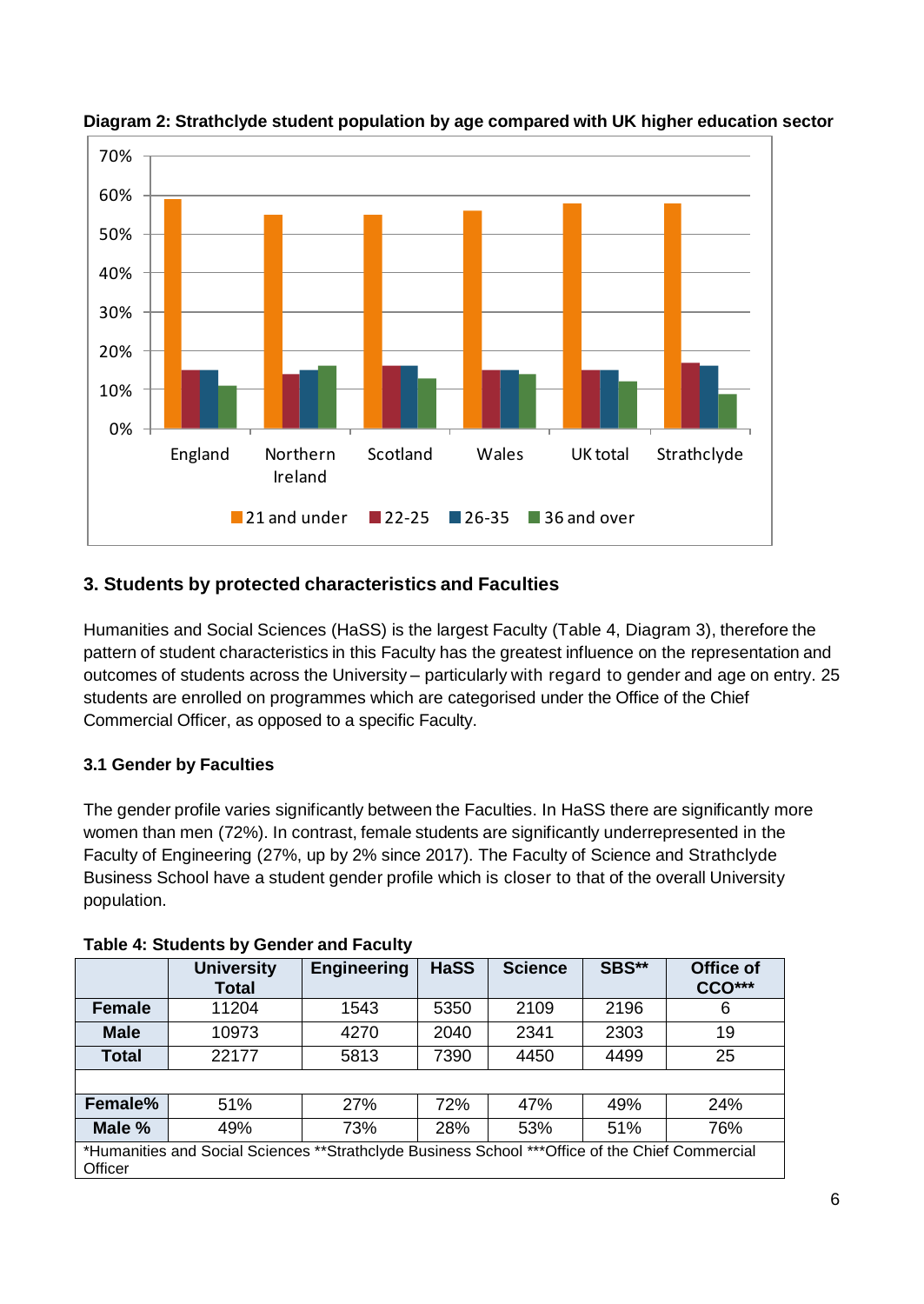

**Diagram 3: Students by Gender and Faculty**

#### <span id="page-6-0"></span>**3.2 Students with Disabilities and Black and Minority Ethnic students by Faculty**

The faculties of Science and HaSS have the highest proportion of students with disabilities, which is marginally higher than the University profile. Conversely, SBS has the lowest representation, which is 3% below the University population (Table 5 and Diagram 4).

SBS proportionately has the highest representation of Black and Minority Ethnic (BME) students – 3% higher than the University BME population. HaSS has the lowest percentage of BME students – 4% lower than the university profile.

|                   | <b>University</b><br><b>Total</b> | Engineering | <b>HaSS</b> | <b>Science</b> | <b>SBS</b> |  |  |  |  |  |  |  |
|-------------------|-----------------------------------|-------------|-------------|----------------|------------|--|--|--|--|--|--|--|
| <b>Disability</b> | 1782                              | 434         | 713         | 393            | 242        |  |  |  |  |  |  |  |
| Disability %      | 8%                                | 7%          | 10%         | 9%             | 5%         |  |  |  |  |  |  |  |
| <b>BME</b>        | 1999                              | 565         | 400         | 530            | 504        |  |  |  |  |  |  |  |
| BME %             | 9%                                | 10%         | 5%          | 12%            | 11%        |  |  |  |  |  |  |  |

| Table 5: Student Disability and Ethnicity by Faculty |  |  |
|------------------------------------------------------|--|--|
|------------------------------------------------------|--|--|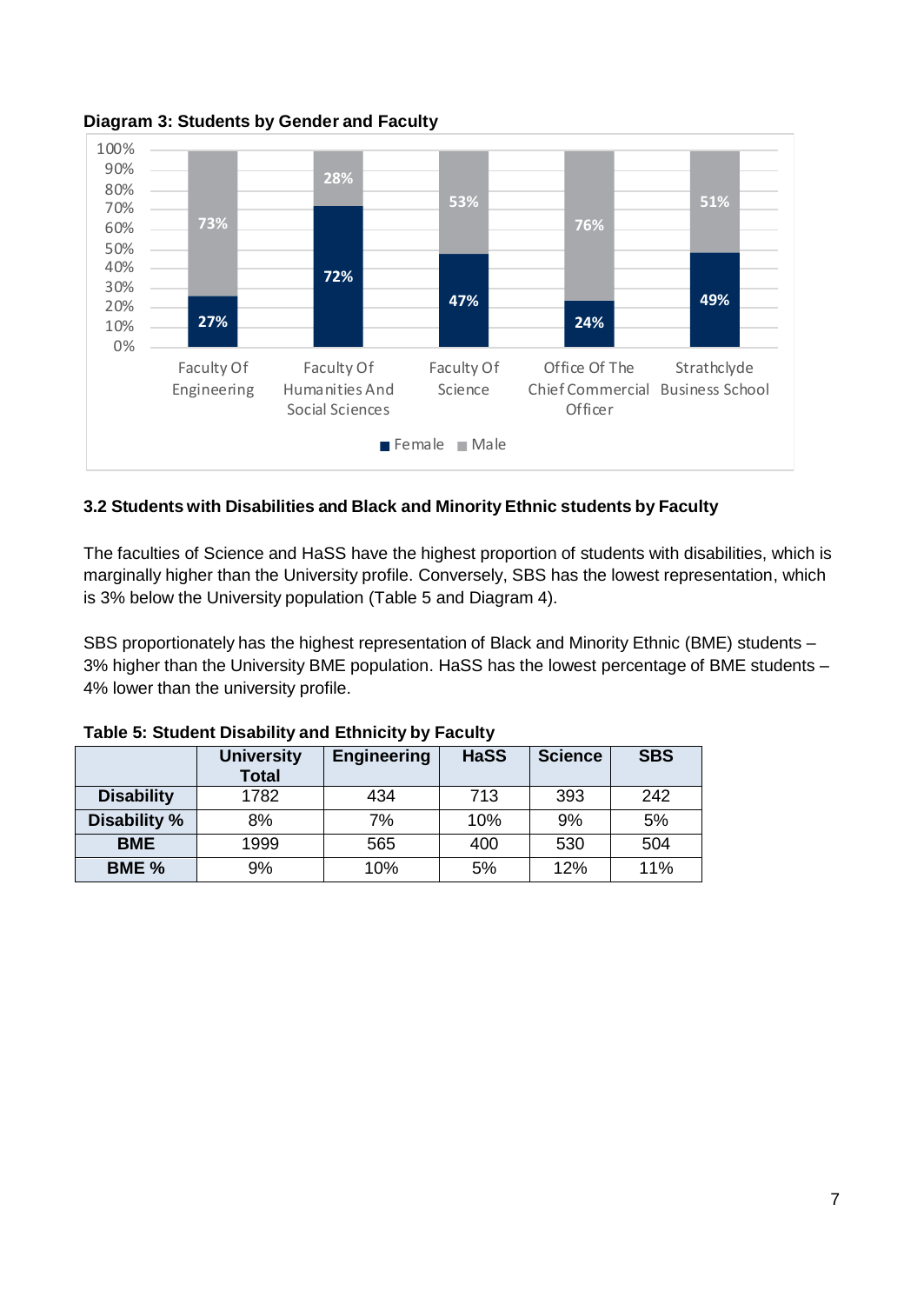

#### **Diagram 4: Student Disability and Ethnicity by Faculty**

#### <span id="page-7-0"></span>**3.3 Age groups by Faculties**

The Faculty of Science has the highest proportion of students under 21 – 12% higher than the University overall, although this is 4% lower than in 2017. HaSS has the lowest percentage of students under 21 – 11% lower than the University profile (Table 6 and Diagram 5).

HaSS has the highest proportion of students in the 26-35 age group – 4% higher than the University overall. Science has the lowest percentage of students in this age group.

HaSS has the highest representation of students who are age 36 and over at the point of entry – 8% higher than the University total. Engineering and Science have significantly lower representation than the University (6% lower).

|                  | <b>University Total</b> | <b>Engineering</b> | <b>HaSS</b> | <b>Science</b> | <b>SBS</b> |
|------------------|-------------------------|--------------------|-------------|----------------|------------|
| 21 or under      | 12868                   | 3930               | 3476        | 3124           | 2334       |
| 22 to 25         | 3788                    | 1002               | 1223        | 705            | 847        |
| 26 to 35         | 3494                    | 692                | 1469        | 479            | 849        |
| 36 and<br>Over   | 2027                    | 189                | 1222        | 142            | 469        |
| <b>Total</b>     | 22177                   | 5813<br>7390       |             | 4450           | 4499       |
|                  | <b>University Total</b> | <b>Engineering</b> | <b>HaSS</b> | <b>Science</b> | <b>SBS</b> |
| 21 or under      | 58%                     | 68%                | 47%         | 70%            | 52%        |
| %                |                         |                    | 17%         |                |            |
| 22 to 25 %       |                         | 17%<br>17%         |             | 16%            | 19%        |
| 26 to 35 %       | 16%                     | 12%                | 20%         | 11%            | 19%        |
| 36 and<br>Over % | 9%                      | 3%                 | 17%         | 3%             | 10%        |
| Total %          | 100%                    | 100%               | 100%        | 100%           | 100%       |

#### **Table 6: Students by Age Group on Entry and Faculty**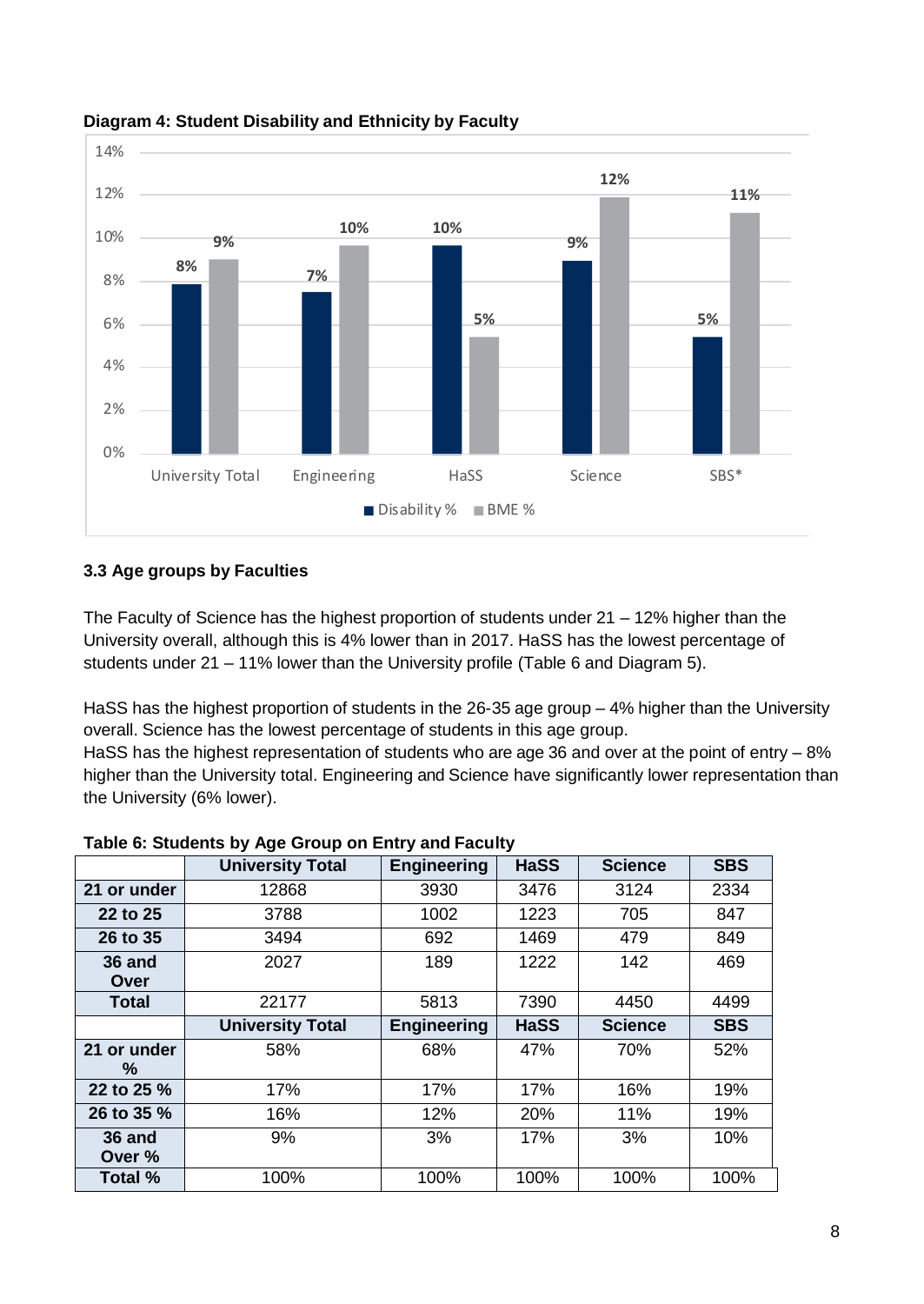

**Diagram 5: Students by Age Group on Entry and Faculty**

## <span id="page-8-0"></span>**3.4 Religion and Belief**

Information on students' religion and belief is provided in Table 7 and Diagram 6. Almost half of the student population (48%) indicated they had no religion. 32% disclosed they were of Christian faith (2% lower than 2017). 7% are Muslim (1% higher than 2017) and 4% indicated other religious and belief groups.

Of the students in institutions that returned religion and belief data to HESA, 70.5% provided information, 6.8% refused to provide information and for 22.8% the data field was blank. 93% of Strathclyde students provided information on their religion and belief.

|                                                          |     | <b>Engineering</b> |      | <b>HaSS</b> |     | <b>Science</b> |                | <b>Office</b><br>of CCO |     | <b>SBS</b> |      | <b>University</b> |
|----------------------------------------------------------|-----|--------------------|------|-------------|-----|----------------|----------------|-------------------------|-----|------------|------|-------------------|
|                                                          | 0   | $0\%$              | 64   | 1%          | 0   | $0\%$          | 0              | $0\%$                   | 0   | 0%         | 65   | 0%                |
| Any other<br>religion/<br>belief                         | 78  | 1%                 | 82   | 1%          | 51  | 1%             | 0              | 0%                      | 51  | 1%         | 262  | 1%                |
| <b>Buddhist</b>                                          | 72  | 1%                 | 38   | 1%          | 42  | 1%             | 0              | 0%                      | 176 | 4%         | 330  | 1%                |
| <b>Christian:</b><br><b>Church of</b><br><b>Scotland</b> | 368 | 6%                 | 852  | 12%         | 322 | 7%             | 0              | 0%                      | 319 | 7%         | 1861 | 8%                |
| <b>Christian:</b><br><b>Other</b><br>denomination        | 552 | 9%                 | 502  | 7%          | 300 | 7%             | 0              | 0%                      | 398 | 9%         | 1752 | 8%                |
| <b>Christian:</b><br>Roman<br><b>Catholic</b>            | 757 | 13%                | 1561 | 21%         | 608 | 14%            | $\overline{0}$ | $0\%$                   | 711 | 16%        | 3637 | 16%               |
| <b>Hindu</b>                                             | 98  | 2%                 | 24   | 0%          | 35  | 1%             | 0              | 0%                      | 153 | 3%         | 310  | 1%                |

**Table 7: Students by Religion and Belief and Faculty**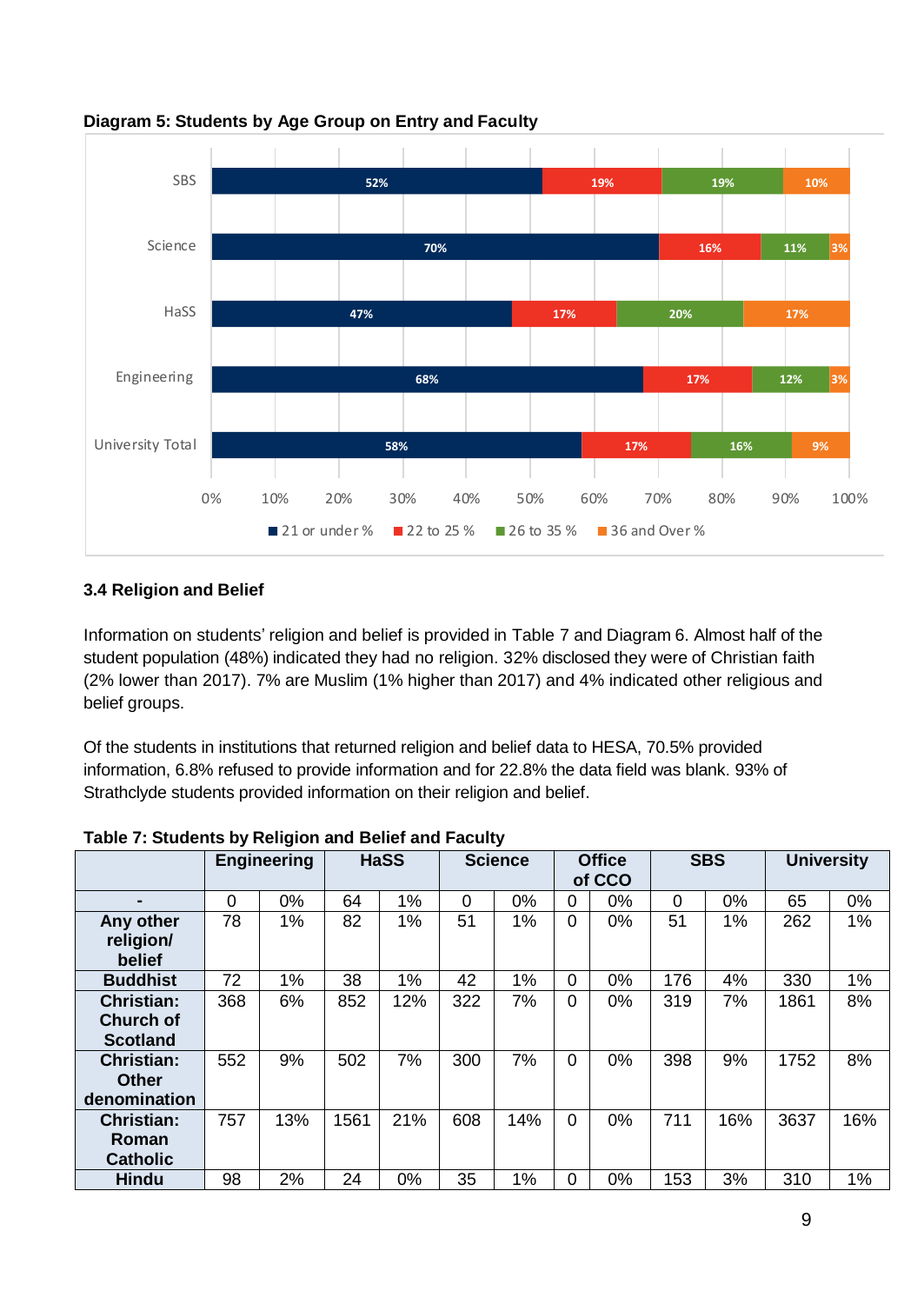| <b>Jewish</b>        | 6    | 0%    | 13   | 0%    | 6    | 0%    |    | 0%    | 8    | 0%   | 33    | 0%   |
|----------------------|------|-------|------|-------|------|-------|----|-------|------|------|-------|------|
| <b>Muslim</b>        | 483  | 8%    | 246  | 3%    | 444  | 10%   | 9  | 36%   | 394  | 9%   | 1576  | 7%   |
| No religion          | 2929 | 50%   | 3493 | 47%   | 2305 | 52%   | 9  | 36%   | 1935 | 43%  | 10671 | 48%  |
| <b>Prefer not to</b> | 425  | 7%    | 416  | 6%    | 296  | 7%    | 5  | 20%   | 314  | 7%   | 1456  | 7%   |
| say                  |      |       |      |       |      |       |    |       |      |      |       |      |
| <b>Sikh</b>          | 14   | $0\%$ | 23   | 0%    | 24   | $1\%$ |    | $0\%$ | 19   | 0%   | 80    | 0%   |
| <b>Spiritual</b>     | 31   | $1\%$ | 76   | $1\%$ | 17   | 0%    |    | $0\%$ | 20   | 0%   | 144   | 1%   |
| <b>Grand Total</b>   | 5813 | 100%  | 7390 | 100%  | 4450 | 100%  | 23 | 100%  | 4498 | 100% | 22177 | 100% |

#### **Diagram 6: Students by Religion and Belief: University**



#### <span id="page-9-0"></span>**3.5 Sexual Orientation by Faculties**

Students are asked the question at registration: *How would you describe your sexual orientation?* (Table 8 and Diagram 7). 3.6% of students indicated that they were Lesbian, Gay or Bisexual. A significant proportion of students indicated that they are straight or heterosexual (87%). 1.5% described their orientation as other, while 7.8% opted not to disclose.

Of the students in institutions that returned sexual orientation data to HESA, 70.4% provided information, 7.8% refused to provide information and for 21.8% the data field was blank. 93% of Strathclyde students provided information on their sexual orientation.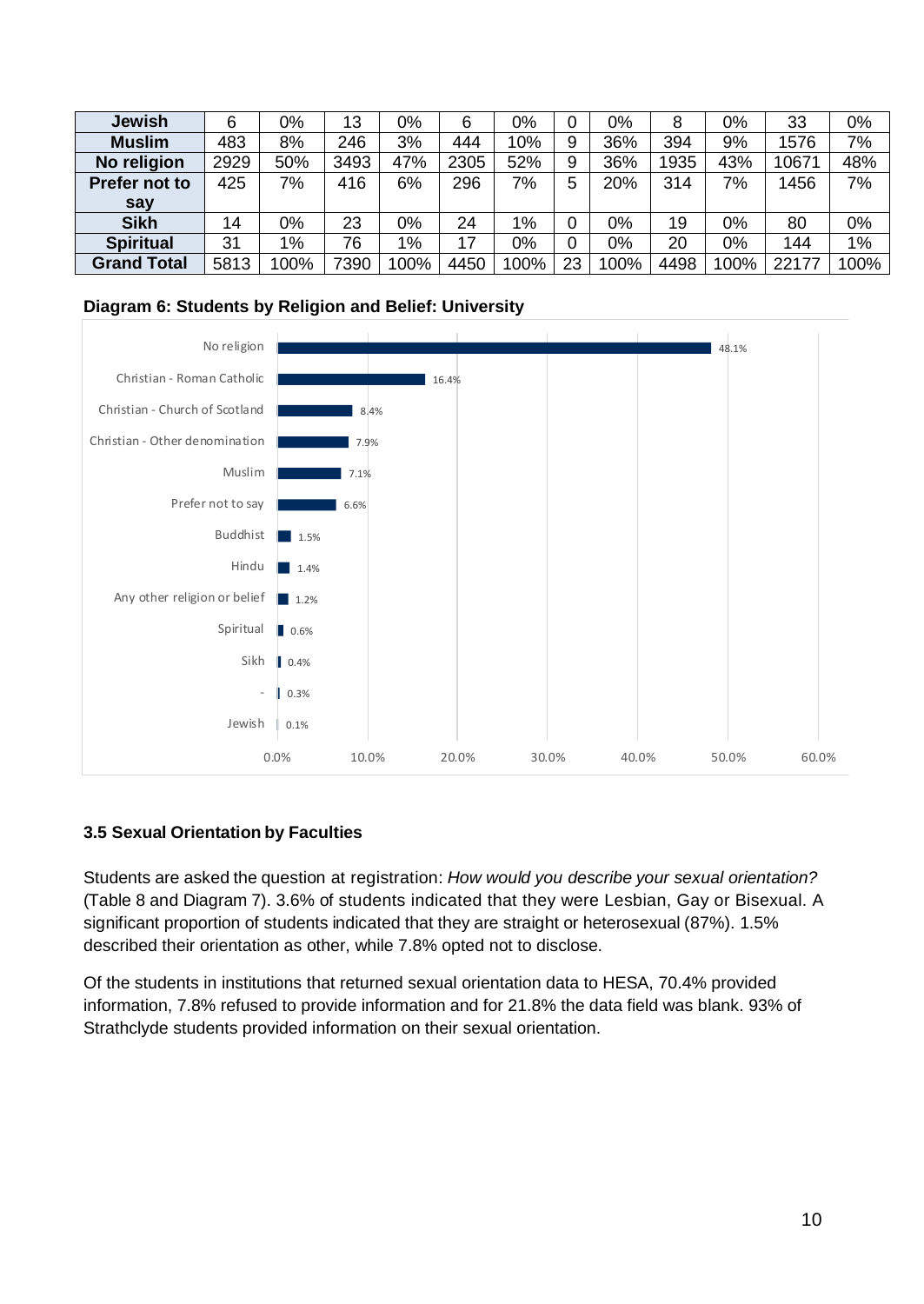|                      | <b>University</b><br><b>Total</b> | <b>Engineering</b> | <b>HaSS</b> | <b>Science</b> | <b>SBS</b> | Office of<br>CCO        |
|----------------------|-----------------------------------|--------------------|-------------|----------------|------------|-------------------------|
|                      | 65                                | $\Omega$           | 64          | 0              | 0          | $\Omega$                |
| <b>Bisexual</b>      | 700                               | 139                | 268         | 168            | 123        | $\overline{0}$          |
| Gay man              | 366                               | 55                 | 168         | 99             | 44         | $\Omega$                |
| Gay<br>woman/lesbian | 159                               | 20                 | 92          | 31             | 16         | $\overline{0}$          |
| <b>Heterosexual</b>  | 18977                             | 5062               | 6333        | 3721           | 3851       | 10                      |
| <b>Other</b>         | 354                               | 86                 | 77          | 72             | 117        | $\mathbf 0$             |
| Prefer not to say    | 1556                              | 451                | 388         | 359            | 347        | 11                      |
|                      | <b>University</b><br>Total        | <b>Engineering</b> | <b>HaSS</b> | <b>Science</b> | <b>SBS</b> | Office of<br><b>CCO</b> |
|                      | 0.3%                              | 0.0%               | 0.9%        | 0.0%           | 0.0%       | 0.0%                    |
| <b>Bisexual</b>      | 3.2%                              | 2.4%               | 3.6%        | 3.8%           | 2.7%       | 0.0%                    |
| Gay man              | 1.7%                              | 0.9%               | 2.3%        | 2.2%           | 1.0%       | 0.0%                    |
| Gay<br>woman/lesbian | 0.7%                              | 0.3%               | 1.2%        | 0.7%           | 0.4%       | 0.0%                    |
| <b>Heterosexual</b>  | 85.6%                             | 87.1%              | 85.7%       | 83.6%          | 85.6%      | 40.0%                   |
| <b>Other</b>         | 1.6%                              | 1.5%               | 1.0%        | 1.6%           | 2.6%       | 0.0%                    |
| Prefer not to say    | 7.0%                              | 7.8%               | 5.3%        | 8.1%           | 7.7%       | 44.0%                   |

**Table 8: Students Sexual Orientation by Faculty**

# **Diagram 7: Students Sexual Orientation by Faculty**

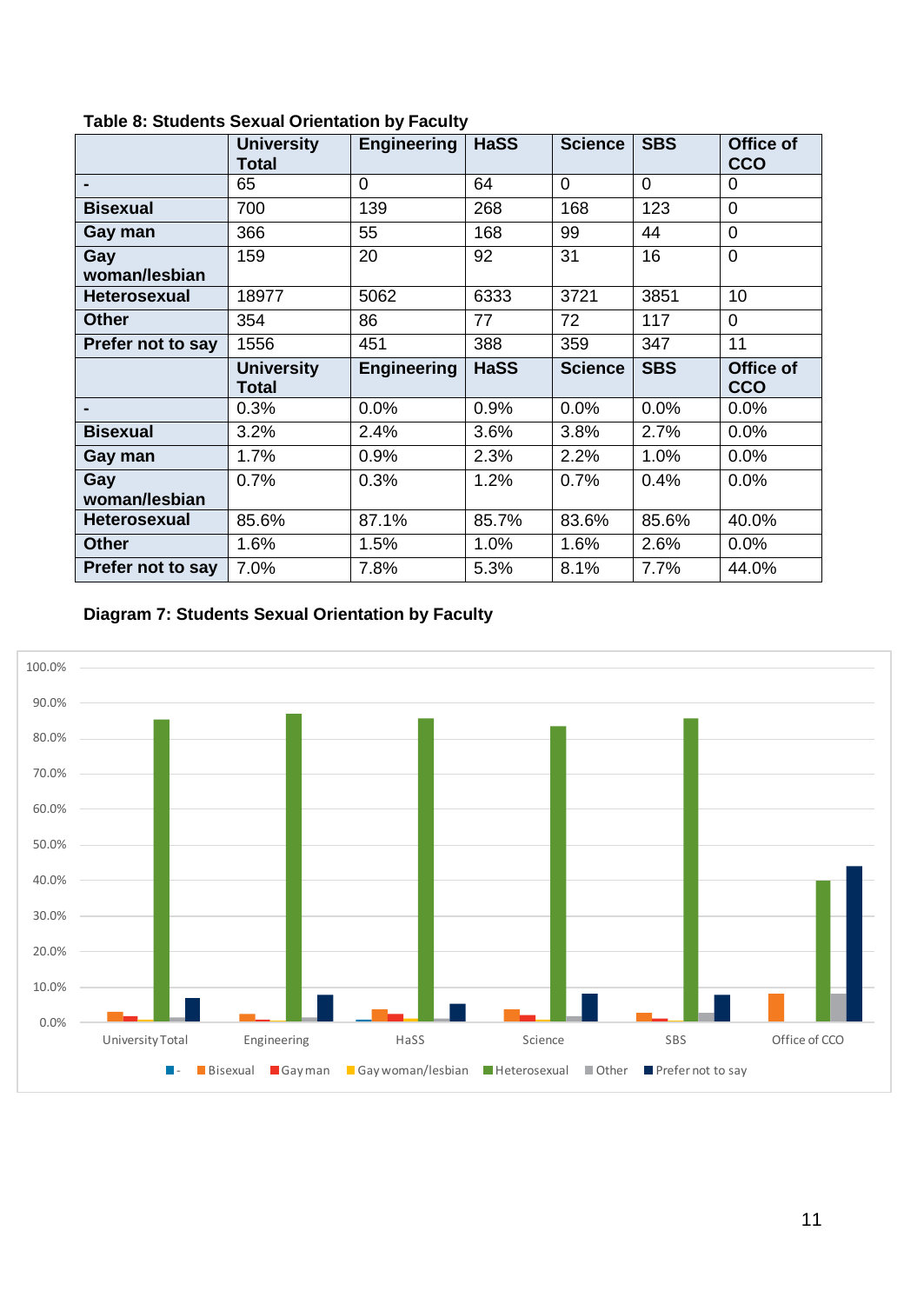#### <span id="page-11-0"></span>**3.6 Gender reassignment by Faculties**

At registration, students are invited to answer the question: *Is your gender identity the same as the gender you were originally assigned at birth?* 0.4% (84 respondents) indicated that they are transgender<sup>2</sup>. (Table 9)

Of the students in UK institutions that returned gender reassignment information to HESA, 69.3% provided information, 3.4% refused to provide information, and for 27.3% the data field was blank. 98% of Strathclyde students provided information on their gender identity.

#### **Table 9: Gender Reassignment by Faculty**

|                                                            | <b>Trans</b><br><b>Students</b> | (%)  | Prefer not to<br>say | (%)  |
|------------------------------------------------------------|---------------------------------|------|----------------------|------|
| <b>Faculty Of Engineering</b>                              | 19                              | 23%  | 94                   | 34%  |
| <b>Faculty Of Humanities And Social</b><br><b>Sciences</b> | 22                              | 27%  | 63                   | 23%  |
| <b>Faculty Of Science</b>                                  | 25                              | 30%  | 54                   | 20%  |
| <b>Strathclyde Business School</b>                         | 16                              | 19%  | 56                   | 20%  |
| <b>Office Of The Chief Commercial</b><br><b>Officer</b>    | 0                               | 20%  | 8                    | 3%   |
| <b>Total</b>                                               | 82                              | 100% | 275                  | 100% |
| % of University population                                 | 0.4%                            |      | 1.2%                 |      |

# <span id="page-11-1"></span>**4. Students by level of study**

## <span id="page-11-2"></span>**4.1 Gender by level of study**

Strathclyde has a total of 22177 students of which 64% are enrolled at the undergraduate level, 28% at postgraduate taught and 8% at postgraduate research level.

The proportion of men studying at the undergraduate level is equal to that of women (Table 10 and Diagram 8). Proportionately more women are studying at the postgraduate taught level (2% increase since 2017). At the postgraduate research level there are significantly more men enrolled than women.

#### **Table 10: Students by Gender and level of study**

|                                 | Female | (%) | <b>Male</b> | (%) | <b>Total</b> | (%)  |      |
|---------------------------------|--------|-----|-------------|-----|--------------|------|------|
| <b>Undergraduate</b>            | 7173   | 50% | 7097        | 50% | 14270        | 100% | 64%  |
| Postgraduate<br><b>Taught</b>   | 3357   | 55% | 2780        | 45% | 6137         | 100% | 28%  |
| Postgraduate<br><b>Research</b> | 674    | 38% | 1096        | 62% | 1770         | 100% | 8%   |
| <b>Grand Total</b>              | 11204  | 51% | 10973       | 49% | 22177        | 100% | 100% |

 $\overline{\phantom{a}}$  $2$  Transgender is an umbrella term for people whose gender identity and/ or gender expression differs from their birth sex. Transgender people may or may not alter their bodies hormonally and/or surgically. The term transgender should only be used as an adjective, for example, 'transgender people'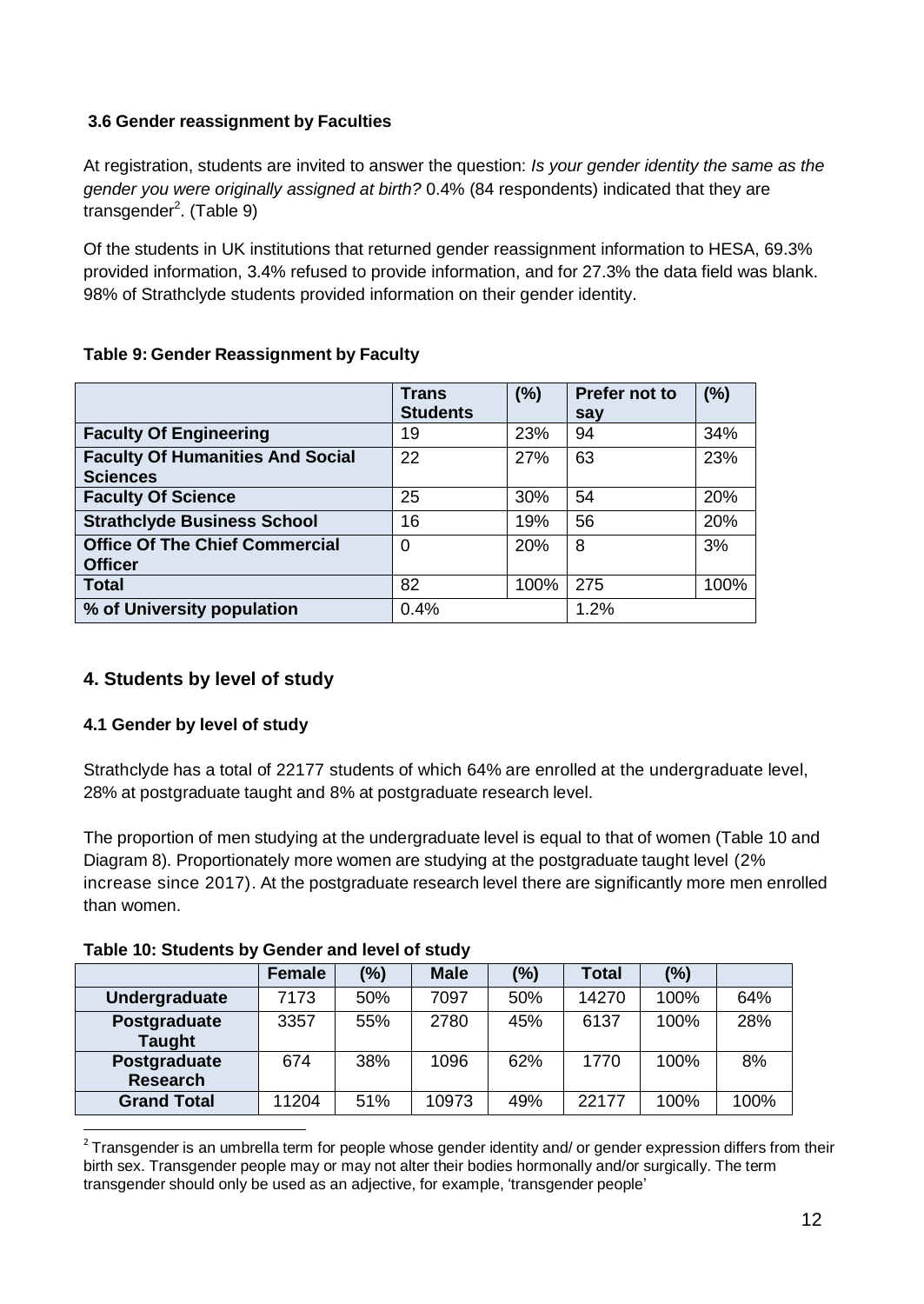#### **Diagram 8: Students by Gender and level of study**



#### <span id="page-12-0"></span>**4.2 BME students by level of study**

With regard to students who disclosed their ethnicity, the proportion of Black and Minority Ethnic (BME) students who are undergraduate is slightly lower than the percentage of the total student population who are undergraduate (Table 11 and Diagram 9), although this gap has reduced by 7% since 2017.

A higher percentage of BME students are studying at Postgraduate Taught (PGT) level compared to the total University PGT percentage. The proportion of BME students who are studying at PGR level is slightly higher than the university percentage of PGR students. A significant proportion of students have not disclosed their ethnic background. A higher percentage of BME students are enrolled at postgraduate level overall than at undergraduate level (Table 12).

|                    | <b>BME</b> | (%)  | <b>White</b> | (%)  | <b>Unknown</b> | (%)  | <b>Total</b>     | <b>Total</b> |
|--------------------|------------|------|--------------|------|----------------|------|------------------|--------------|
|                    |            |      |              |      |                |      | <b>Headcount</b> | (%)          |
| Undergraduate      | 1196       | 60%  | 10863        | 72%  | 2211           | 44%  | 14270            | 64%          |
| Postgraduate       | 632        | 32%  | 3545         | 23%  | 1960           | 39%  | 6137             | 28%          |
| <b>Taught</b>      |            |      |              |      |                |      |                  |              |
| Postgraduate       | 171        | 9%   | 749          | 5%   | 850            | 17%  | 1770             | 8%           |
| <b>Research</b>    |            |      |              |      |                |      |                  |              |
| <b>Grand Total</b> | 1999       | 100% | 15157        | 100% | 5021           | 100% | 22177            | 100%         |

**Table 11: BME and White students by level of study**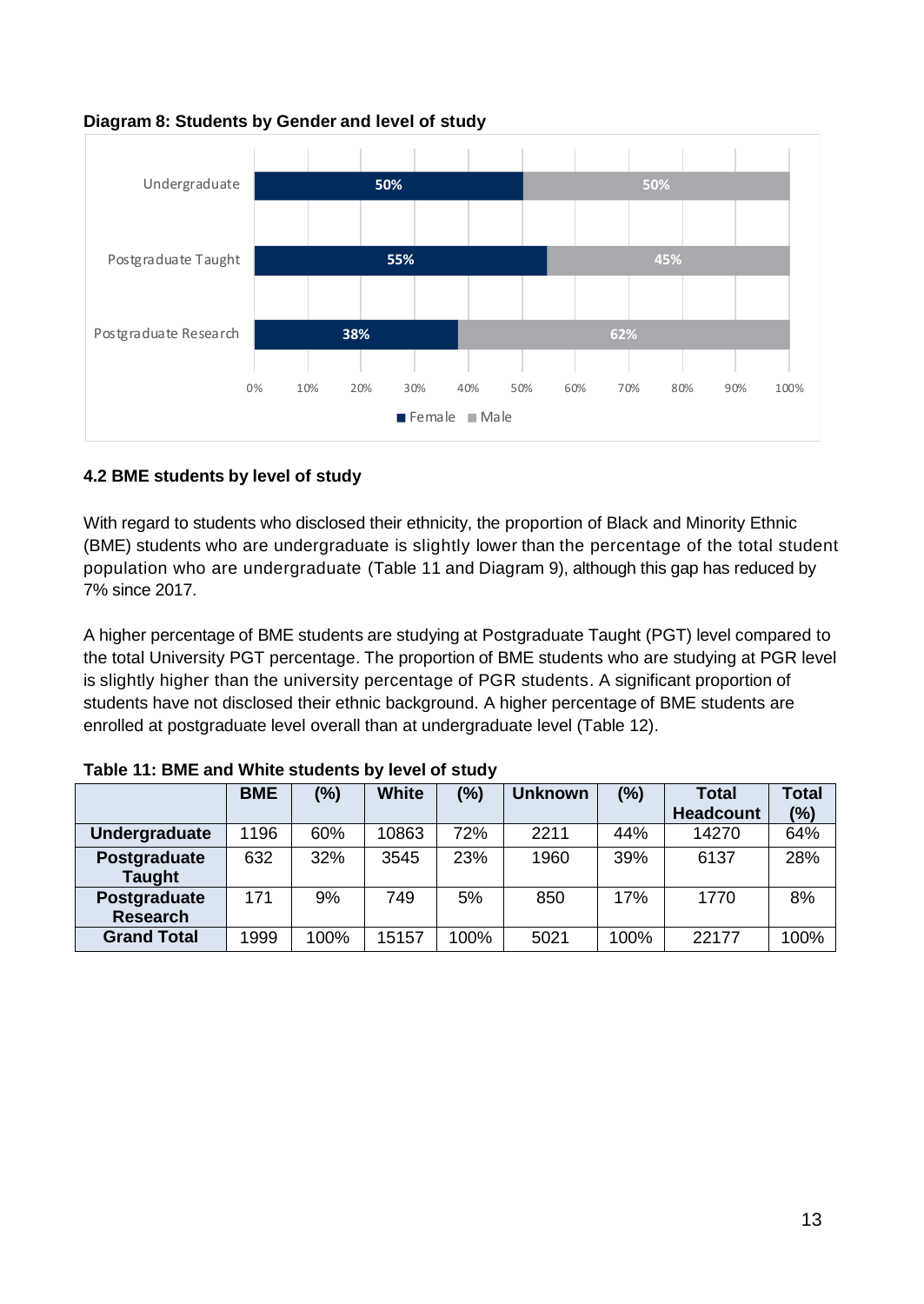

#### **Diagram 9: BME students by level of study**

## **Table 12: BME students by level of study**

|                              | <b>BME</b> | % of University Total | <b>University Total</b> |
|------------------------------|------------|-----------------------|-------------------------|
| Undergraduate                | 1196       | 8%                    | 14270                   |
| <b>Postgraduate Taught</b>   | 632        | 10%                   | 6137                    |
| <b>Postgraduate Research</b> | 171        | 10%                   | 1770                    |
| Total                        | 1999       | 9%                    | 22177                   |

## <span id="page-13-0"></span>**4.3 Students with Disabilities by level of study**

The proportion of disabled students at undergraduate level is 6% higher than the undergraduate percentage of the total student population (Table 13 and Diagram 10). In 2017, this figure was 1% lower than the overall undergraduate percentage. A smaller proportion of students with disabilities are studying at postgraduate taught level, compared to the total proportion of University students who are PGT. There are proportionately slightly less students with disabilities enrolled at the Postgraduate Research level than students at this level at the University.

#### **Table 13: Students with Disabilities and non-disabled students by level of study**

|                            | <b>Disabled</b> | Disabled%<br>No known<br>No known<br>Total |            |             |                  | (%)  |
|----------------------------|-----------------|--------------------------------------------|------------|-------------|------------------|------|
|                            |                 |                                            | disability | disability% | <b>Headcount</b> |      |
| Undergraduate              | 1241            | 70%                                        | 13029      | 64%         | 14270            | 64%  |
| <b>Postgraduate Taught</b> | 426             | 24%                                        | 5711       | 28%         | 6137             | 28%  |
| Postgraduate               | 115             | 6%                                         | 1655       | 8%          | 1770             | 8%   |
| <b>Research</b>            |                 |                                            |            |             |                  |      |
| <b>Grand Total</b>         | 1782            | 100%                                       | 20395      | 100%        | 22177            | 100% |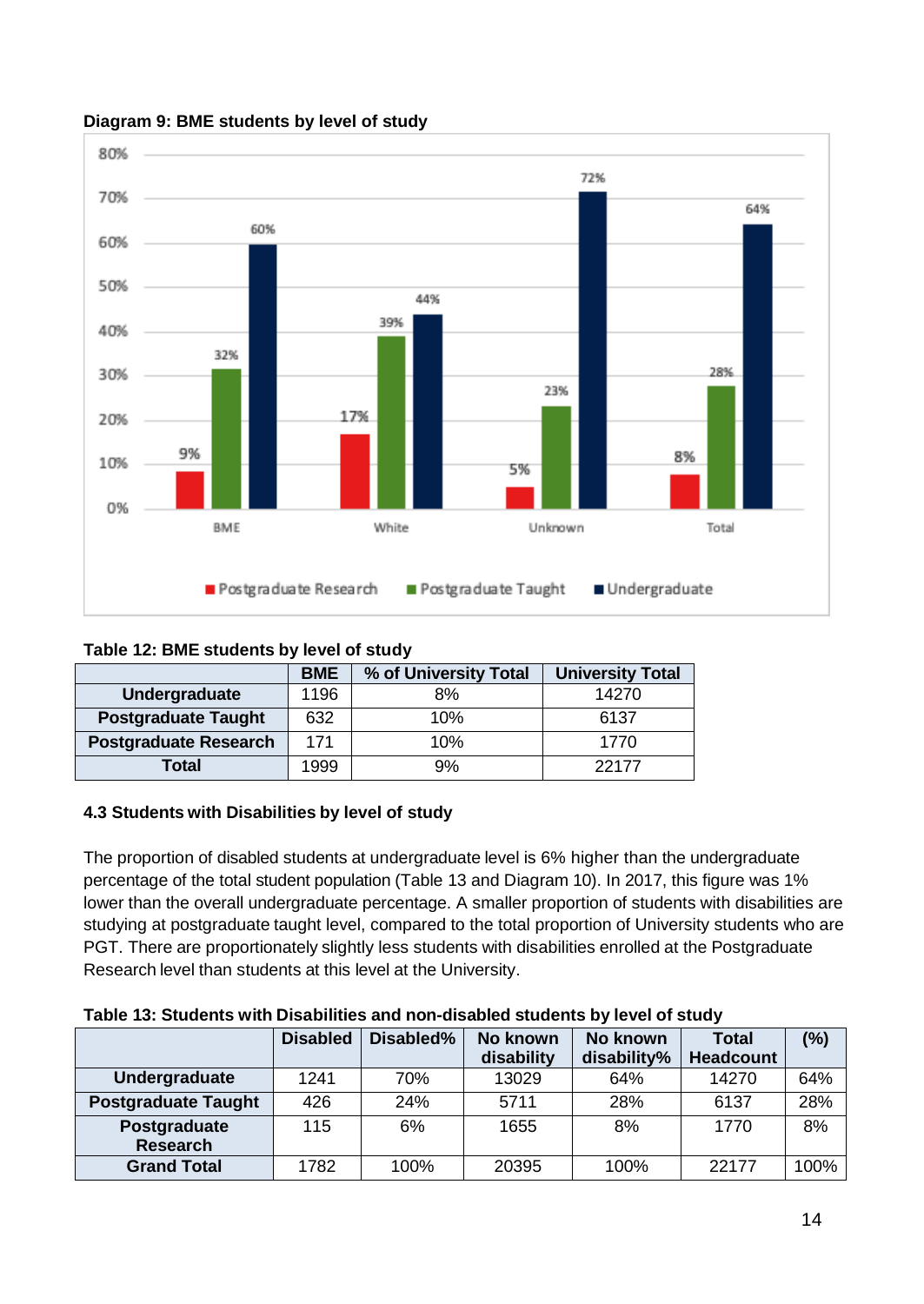

**Diagram 10: Students with Disabilities and non-disabled students by level of study**

**Table 14: Students with Disabilities by level of study**

|                                 | <b>Disabled</b> | Disabled% | No known<br>No known |             | Total            | (%)  |
|---------------------------------|-----------------|-----------|----------------------|-------------|------------------|------|
|                                 |                 |           | disability           | disability% | <b>Headcount</b> |      |
| Undergraduate                   | 1241            | 9%        | 13029                | 91%         | 14270            | 100% |
| Postgraduate<br><b>Taught</b>   | 426             | 7%        | 5711                 | 93%         | 6137             | 100% |
| Postgraduate<br><b>Research</b> | 115             | 6%        | 1655                 | 94%         | 1770             | 100% |
| <b>Grand Total</b>              | 1782            | 8%        | 20395                | 92%         | 22177            |      |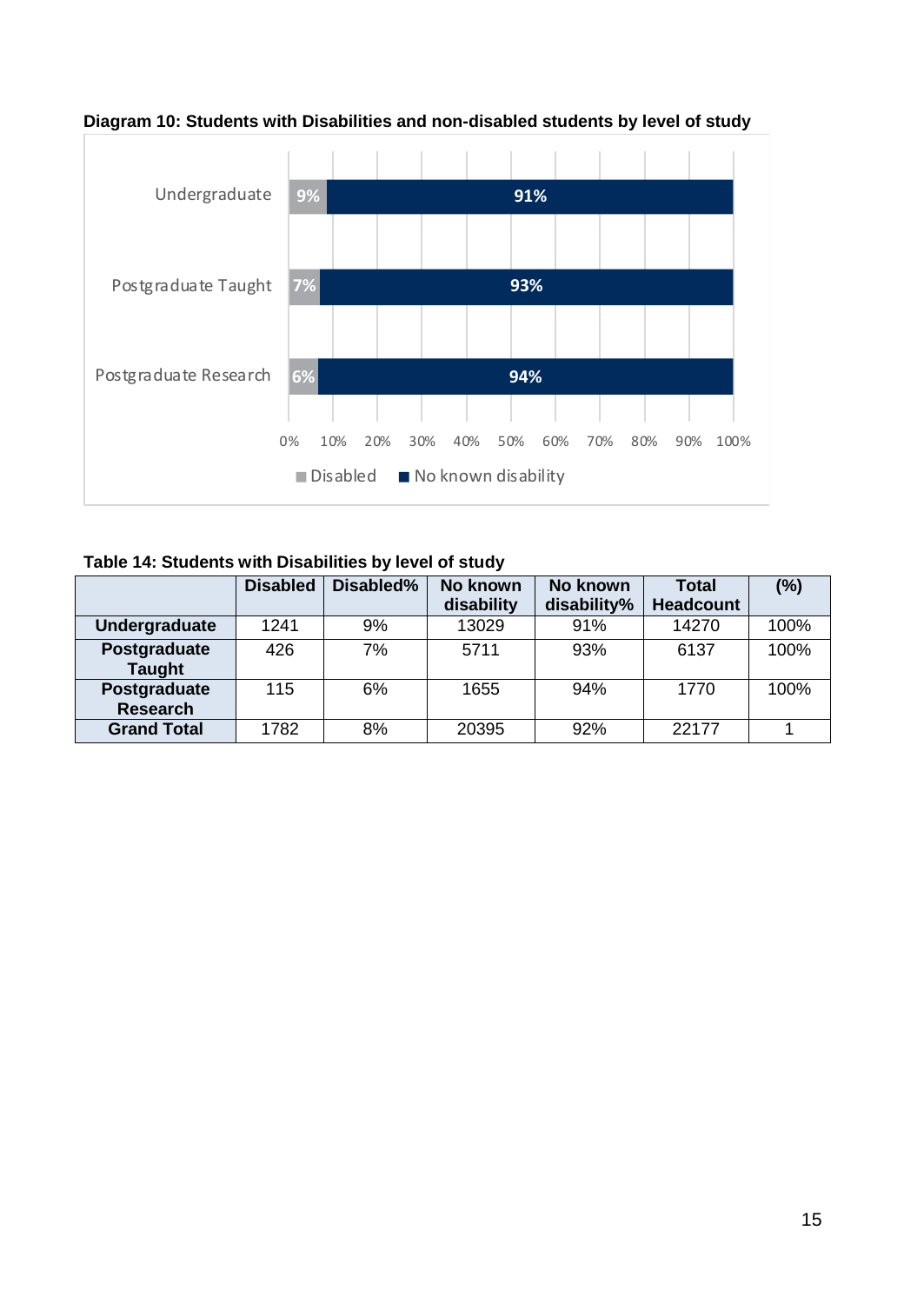Information by type of disabilities and trends for the period between 2013-2019 is provided in Table 15 and Diagram 11.

# **Table 15: Students with Disabilities by type of Disability**

|                                                                 | 2014/15     | 2014/15 | 2015/16        | 2015/16 | 2016/17 | 2016/17 | 2017/18        | 2017/18 | 2018/19        | 2018/19 |
|-----------------------------------------------------------------|-------------|---------|----------------|---------|---------|---------|----------------|---------|----------------|---------|
| A disability not listed above                                   | $\mathbf 0$ | 0%      | $\overline{0}$ | 0%      | 0       | 0%      | 0              | 0%      | $\Omega$       | $0\%$   |
| A disability, impairment or                                     | 203         | 14%     | 202            | 12%     | 186     | 10%     | 190            | 10%     | 184            | 10%     |
| medical condition that is not<br>listed above                   |             |         |                |         |         |         |                |         |                |         |
| A long standing illness or                                      | 198         | 13%     | 219            | 13%     | 249     | 14%     | 273            | 15%     | 248            | 14%     |
| health condition such as                                        |             |         |                |         |         |         |                |         |                |         |
| cancer, HIV, diabetes,                                          |             |         |                |         |         |         |                |         |                |         |
| chronic heart disease, or<br>epilepsy                           |             |         |                |         |         |         |                |         |                |         |
| A mental health condition,                                      | 251         | 17%     | 303            | 18%     | 328     | 18%     | 370            | 20%     | 352            | 20%     |
| such as depression,                                             |             |         |                |         |         |         |                |         |                |         |
| schizophrenia or anxiety<br>disorder                            |             |         |                |         |         |         |                |         |                |         |
| A physical impairment or                                        | 44          | 3%      | 41             | 2%      | 59      | 3%      | 59             | 3%      | 64             | 4%      |
| mobility issues, such as                                        |             |         |                |         |         |         |                |         |                |         |
| difficulty using arms or using                                  |             |         |                |         |         |         |                |         |                |         |
| a wheelchair or crutches                                        |             |         |                |         |         |         |                |         |                |         |
| A social/communication<br>impairment such as                    | 79          | 5%      | 86             | 5%      | 81      | 5%      | 75             | 4%      | 89             | 5%      |
| Asperger's syndrome/other                                       |             |         |                |         |         |         |                |         |                |         |
| autistic spectrum disorder                                      |             |         |                |         |         |         |                |         |                |         |
| A specific learning difficulty                                  | $\mathbf 0$ | 0%      | $\mathbf 0$    | 0%      | 0       | 0%      | $\overline{0}$ | 0%      | $\overline{0}$ | 0%      |
| e.g. dyslexia                                                   |             |         |                |         |         |         |                |         |                |         |
| A specific learning difficulty                                  | 486         | 32%     | 589            | 35%     | 627     | 35%     | 643            | 35%     | 638            | 36%     |
| such as                                                         |             |         |                |         |         |         |                |         |                |         |
| dyslexia, dyspraxia or AD(H)D                                   |             |         |                |         |         |         |                |         |                |         |
| An unseen disability, e.g.                                      | $\mathbf 0$ | 0%      | $\mathbf 0$    | 0%      | 0       | 0%      | 0              | 0%      | $\overline{0}$ | 0%      |
| diabetes, epilepsy, asthma<br><b>Autistic Spectrum Disorder</b> | $\mathbf 0$ | 0%      | $\overline{0}$ | 0%      | 0       | 0%      | 0              | 0%      | $\mathbf 0$    | 0%      |
|                                                                 |             |         |                |         |         |         |                |         |                |         |
| <b>Blind or a serious visual</b>                                | 25          | 2%      | 23             | 1%      | 27      | 2%      | 21             | 1%      | 19             | 1%      |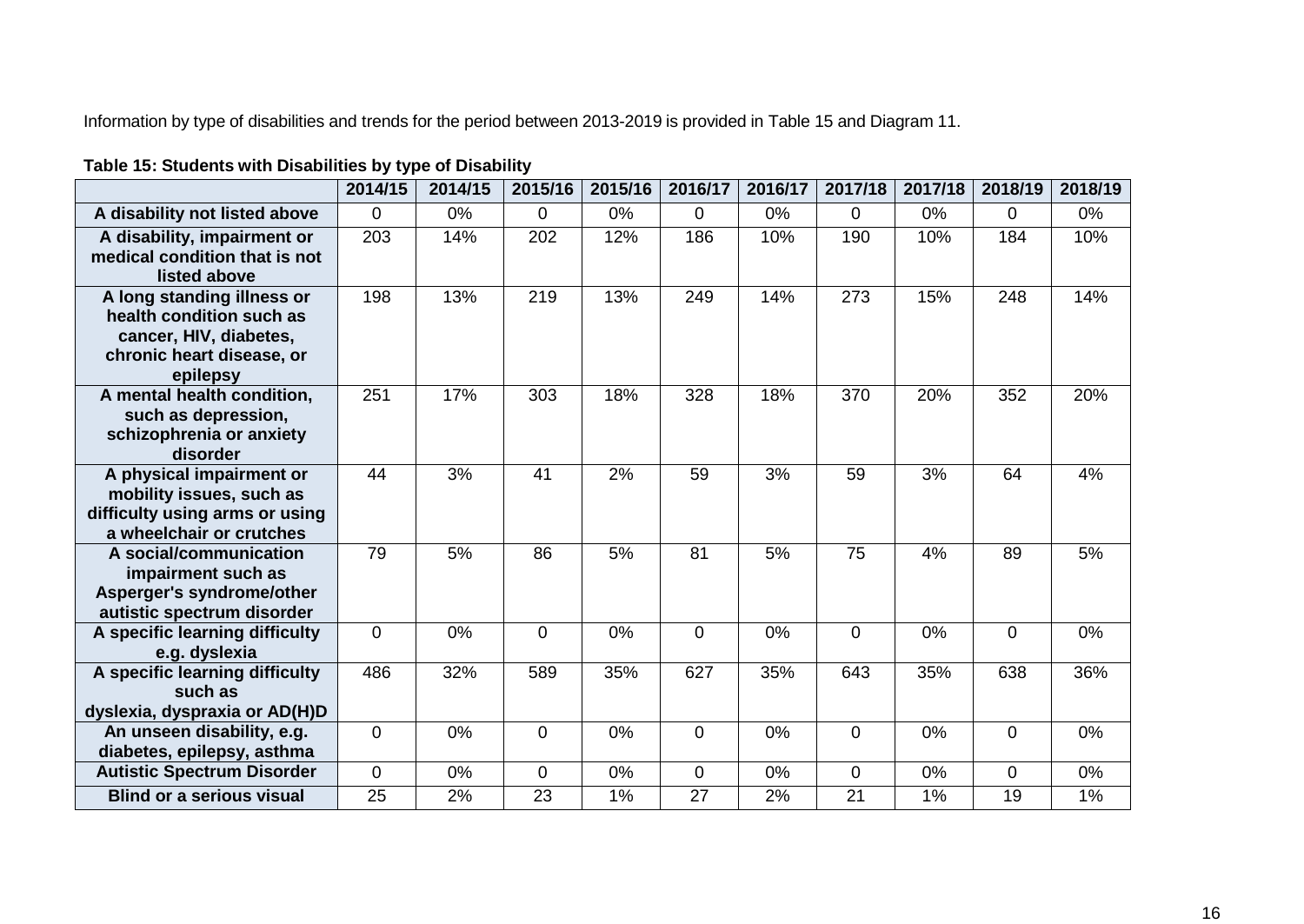| impairment uncorrected by                                         |      |       |      |       |      |       |      |       |      |       |
|-------------------------------------------------------------------|------|-------|------|-------|------|-------|------|-------|------|-------|
| glasses                                                           |      |       |      |       |      |       |      |       |      |       |
| <b>Blind/partially sighted</b>                                    |      | $0\%$ |      | $0\%$ | 0    | 0%    |      | $0\%$ |      | $0\%$ |
| Deaf or a serious hearing<br>impairment                           | 40   | 3%    | 48   | 3%    | 47   | 3%    | 51   | 3%    | 51   | 3%    |
| <b>Mental health difficulties</b>                                 |      | $0\%$ |      | $0\%$ | 0    | $0\%$ |      | $0\%$ |      | $0\%$ |
| Personal care support                                             |      | 0%    |      | $0\%$ | 0    | 0%    |      | $0\%$ |      | 0%    |
| Two or more impairments<br>and/or disabling medical<br>conditions | 177  | 12%   | 178  | 11%   | 170  | 10%   | 165  | 9%    | 137  | 8%    |
| <b>Grand Total</b>                                                | 1503 | 100%  | 1689 | 100%  | 1774 | 100%  | 1847 | 100%  | 1782 | 100%  |